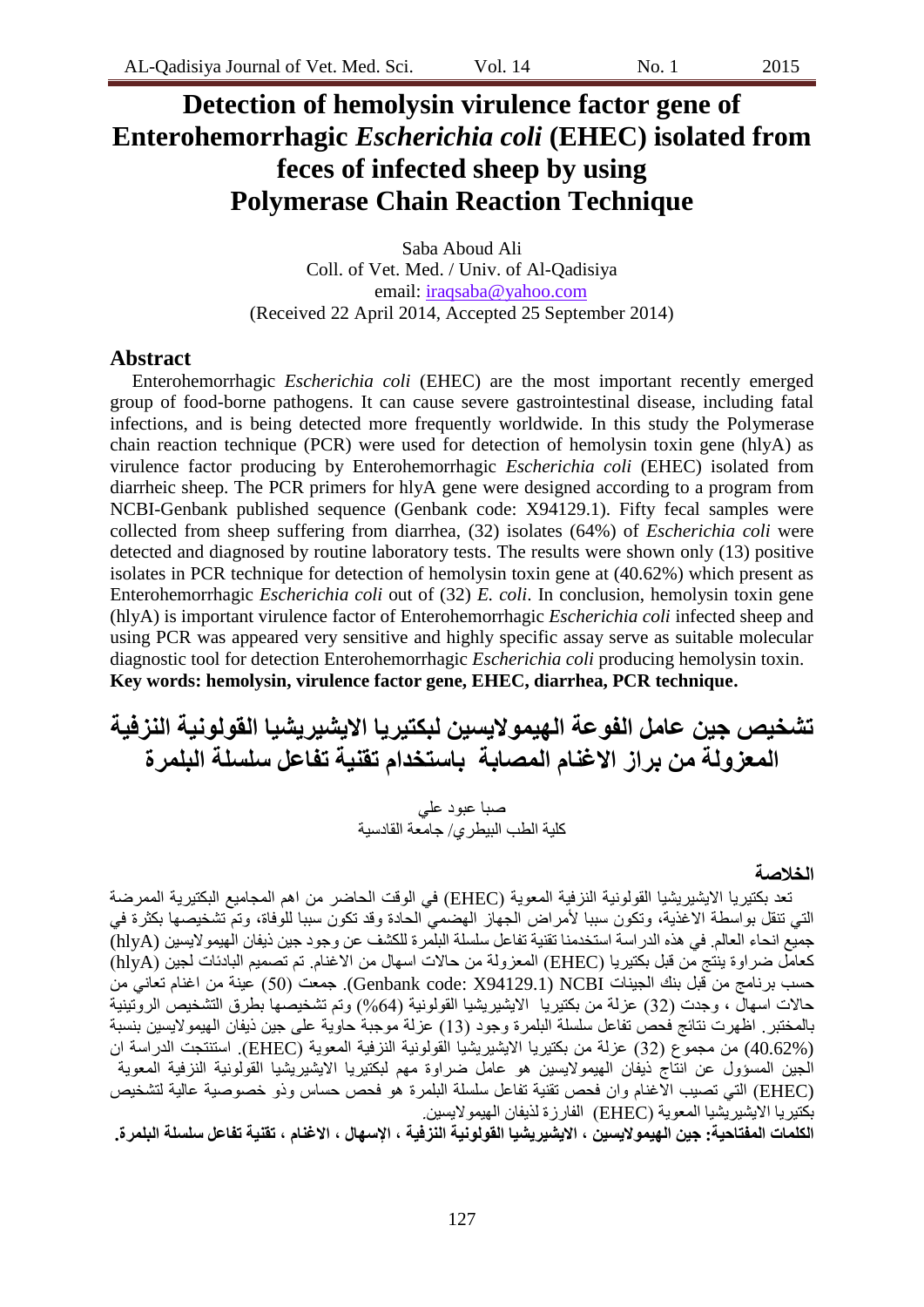### **Introduction**

Enterobacteriaceae family is the most major bacterial etiologic causes of diarrhea in sheep and goats especially in young ages because the normal flora have not been configured (1). *Escherichia coli* (EHEC) a member of Enterobacteriaceae comprise an important group of zoonotic enteric pathogens, in humans, some EHEC infections result in bloody or non-bloody diarrhea, which may be complicated by hemorrhage (2). The transmission of EHEC is by the fecal–oral route. Cattle and small ruminants are the major natural reservoir of these foodborne pathogens, they can be spread between animals by direct contact or via water troughs, shared feed, contaminated pastures or other environmental sources and mainly transmitted to humans by the consumption of contaminated food and water, or by contact with animals (3, 4). In different mammalian species the strains of *E.coli* which cause the extraintestinal disease often have the ability to lyse erythrocyte (5). The production of active extracellular αhemolysin needs the products of the four linked genes hlyC, hlyA, hlyB, and hlyD.  $\alpha$ -Hemolysin is formed as an inactive polypeptide and converted in its active form by the addition of a fatty acid group catalyzed by the hlyC protein. The production of α-hemolysin is signal peptide independent and mediated by a specific membrane translocator system encoded by hlyB and hlyD (6). Hemolysins are consider as an important virulence factors of bacteria causing extra intestinal diseases, tissue damage facilitating bacterial dissemination, releasing of host nutrients, and may also modulate host signaling pathways affecting several processes, including inflammatory responses, host cell survival, and cytoskeletal dynamics (7). Recently, traditional microbiological culturing techniques are being replaced by polymerase chain reaction (PCR) based techniques for the identification and detection of *E.coli* as it is less laborious and saves significant amount of time. PCR assays are proven specific and sensitive in detecting the major virulence genes of *E.coli*, therefore the purpose of this study was to detect pathogenic *E. coli* (EHEC) using PCR

procedure by targeting the virulence factor hlyA gene.

## **Materials and methods**

**Sample collection:** 50 fecal samples were collected from sheep suffered from diarrhea from different fields in Diwanyia province. The samples placed in sterile 25 ml container that transferred into microbiology laboratory, College of Veterinary Medicine for bacterial isolation.

**Bacterial isolation:** *Escherichia coli* was isolated from fecal samples by inoculation on Brain Heart Infusion Broth media at 37°C overnight for primary enrichment culture and then the bacterial growth were streaked on MacConkey agar and Eosin methylene blue agar overnight for selective isolation of pure culture *Escherichia coli* isolates. Biochemical identification tests (IMViC and TSI) were also used for more detection of *Escherichia coli* isolates.

**Bacterial genomic DNA extraction:**  Bacterial genomic DNA was extracted from *E. coli* isolates by using (PrestoTM Mini gDNA Bacteria Kit. Geneaid. USA). 1ml of overnight bacterial growth on BHI broth was placed in 1.5ml microcentrifuge tubes and than transferred in centrifuge at 10000 rpm for 1 minute. After that, the supernatant was discarded and the bacterial cells pellets were used in genomic DNA extraction and the extraction was done according to company instruction. After that, the extracted gDNA was checked by Nanodrop spectrophotometer, then store in -20°C at deep freezer until perform PCR assay.

**Polymerase chain reaction (PCR):** PCR assay was performed by using specific primer for detection hemolysin toxin gene (hlyA). These primers were designed from NCBI-GenBank published sequence *E. coli* EHEC-hlyA gene (Genbank code: X94129.1) by using primer3 plus design online. The primers were used to amplify a 696bp fragment of highly conserved regions of hlyA gene in Enterohemorrhagic *Escherichia coli* (EHEC). hlyA-F primer (AGCGTACGTTCCGCTGGCAA) and hlyA-F primer (ACCCGCTGCAG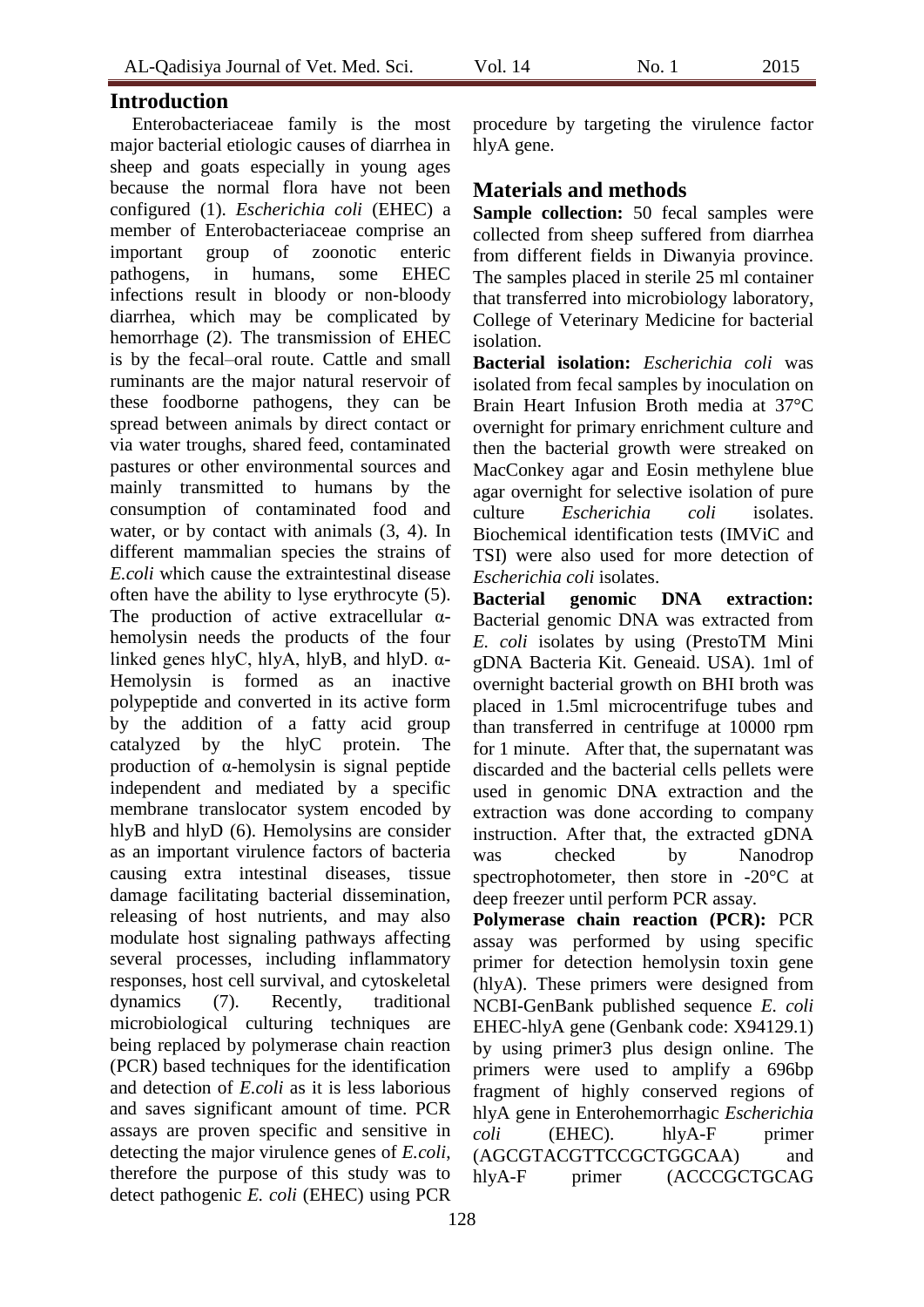CTTTTGTTCCT) were provided by (Bioneer company. Korea). Then PCR master mix was prepared by using (AccuPower<sup>®</sup>) PCR PreMix kit. Bioneer. Korea). The PCR premix tube contains freeze-dried pellet of (Taq DNA polymerase 1U, dNTPs 250µM, Tris-HCl (pH 9.0) 10mM, KCl 30mM, MgCl2 1.5mM, stabilizer, and tracking dye) and the PCR master mix reaction was prepared according to kit instructions in 20µl total volume by added 5µl of purified genomic DNA and 1.5µl of 10pmole of forward primer and 1.5µl of 10pmole of reverse primer, then complete the PCR

### **Results**

From 50 fecal samples collected from sheep suffering from diarrhea, 32 isolates (64%) of *Escherichia coli* were detected and diagnosed in laboratory (table 1).

**Table (1): Number and percentage of** *E. coli* **isolates from the fecal samples**.

| Fecal samples           |          | Specimens no. | $\%$ |
|-------------------------|----------|---------------|------|
| <i>E. coli</i> isolates | Positive |               | 64   |
|                         | Negative | 18            | 36   |
| Total                   |          |               | IM   |

**Table (2): Results of hemolysin toxin gene (hlyA) producing Enterohemorrhagic**  *Escherichia coli* **(EHEC) isolates by PCR technique**.

| $(hlyA)$ gene |          | <i>E. coli</i> isolates no. | $\frac{0}{0}$ |
|---------------|----------|-----------------------------|---------------|
| <b>PCR</b>    | Positive | 13                          | 40.625        |
|               | Negative | 19                          | 59.375        |
|               | Total    |                             | $100 -$       |

PCR technique results were shown 13 positive samples of hemolysin toxin gene

premix tube by deionizer PCR water into 20µl and briefly mixed by Exispin vortex centrifuge (Bioneer. Korea). The reaction was performed in a thermocycler (Mygene Bioneer. Korea) by set up the following thermocycler conditions; initial denaturation temperature of 95 °C for 5 min; followed by 30 cycles at denaturation 95 °C for 30 s, annealing  $60^{\circ}$ C for 30 s, and extension 72 °C for 1min and then final extension at 72 °C for 10 min. The PCR products were examined by electrophoresis in a 1.5% agarose gel, stained with ethidium bromide, and visualized under UV transilluminator.

(hlyA) producing Enterohemorrhagic *Escherichia coli* (EHEC) out of 32 *E. coli* isolates at (40.62%) (table 2).

PCR assay results were dependent on the extracted bacterial genomic DNA by using (PrestoTM Mini gDNA Bacteria Kit. Geneaid. USA) this kit was used Spin column-based nucleic acid purification its solid phase extraction method to quickly purify nucleic acids. This method relies on the fact that nucleic acid will bind to the solid phase of silica under certain conditions. Therefore this kit was appeared rapid in 1 hours extraction and simple method for purification of *Escherichia coli* bacterial genomic DNA from overnight bacterial growth on enrichment BHI broth media at 37°C and the agarose gel electrophoresis was appeared, there were sharp DNA bands without nucleic acid lysis (fig. 1). PCR amplification of hlyA gene in positive samples was shown clear PCR product bands on agarose gel electrophoresis at 696bp PCR product (fig. 2).



**DNA** 

**Fig. (1): Agarose gel electrophoresis of bacterial genomic DNA that show clear and sharp genomic DNA bands without DNA lysis in all** *Escherichia coli* **isolates samples.**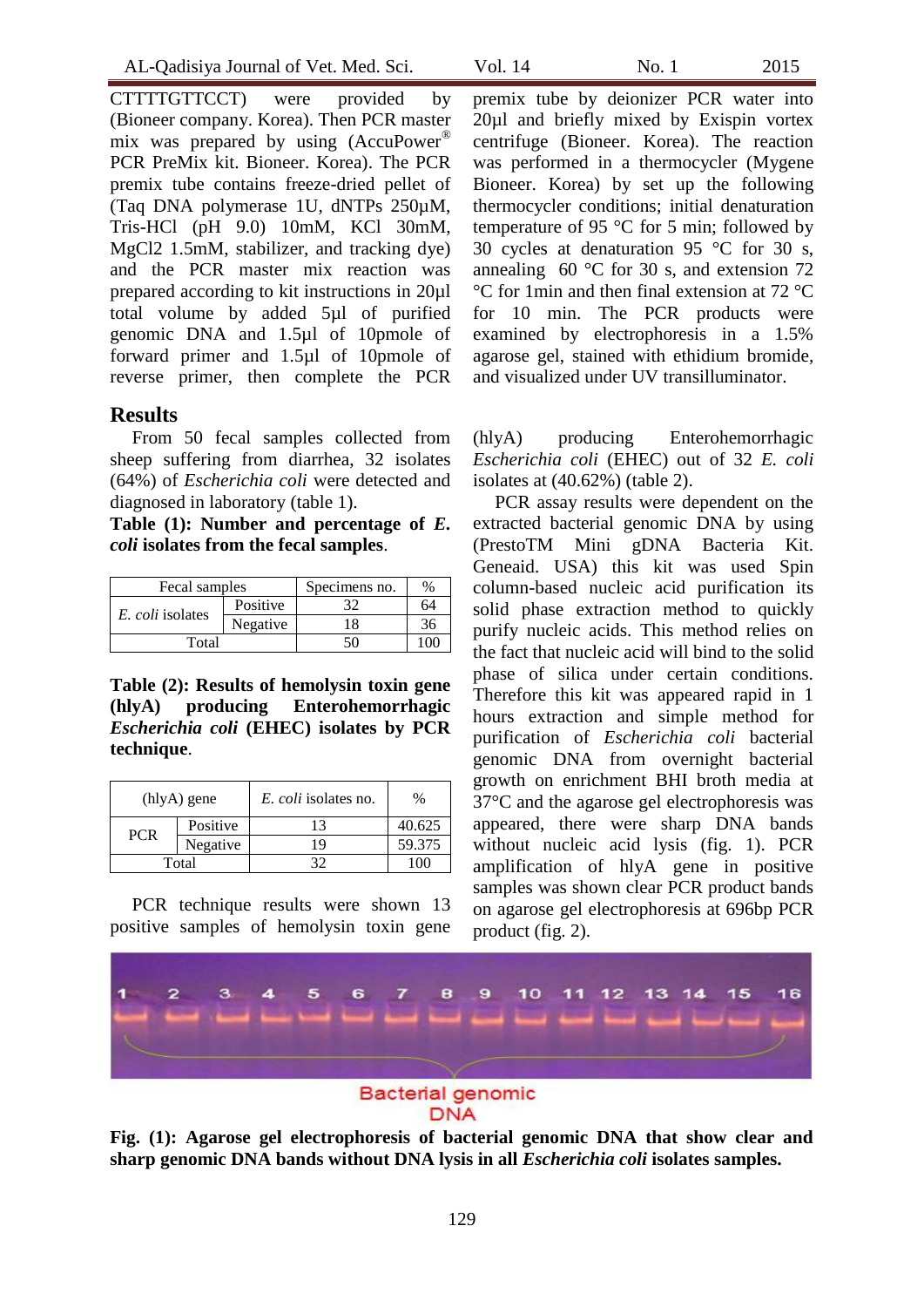

**Fig. (2): Agarose gel electrophoresis of PCR assay show the positive results of hemolysin toxin hlyA gene. Where, Lane (M) DNA marker (100bp), lane (1) negative control sample, Lane (2-14) positive samples for hemolysin toxin hlyA at 696bp PCR product.**

#### **Discussion**

In this study out of (50) fecal samples (32) isolates (64%) of *E.coli* are identified, these results reflect the importance role of *E.coli* as causative agent of diarrhea, also emphasize the role of sheep as major reservoir for pathogenic *E. coli.* Polymerase Chain Reaction is increasingly accepted to be the most sensitive means of determining whether indirect method (Pure culture *E. coli*) or a fecal specimen contains EHEC (8). The PCR assay also used by (9) who develop multiplex PCR assay for the rapid detection of virulence factors genes in Enterohemorrhagic *Escherichia coli* (EHEC) in fecal samples derived from healthy and clinically affected cattle, sheep, pigs, and goats. Haemolysin is considered to be the main factor responsible for cell detachment in vitro (10). *E. coli* produces several other haemolysins. Enterohaemolysin of enterohaemorrhagic *E. coli* (EHEC), designated Ehx or hly EHEC, is very similar to HlyA with regard to its genetic organization and calcium ion dependency although it is cell-bound (11). Even though a-haemolysin is often expressed

#### **References**

1- الدراجي ، عبد الامير جواد و يوسف ، عفاف عبدالرحمن (2012) در اسةً وبائية للماعز المصابة بالإسهال المتسبب عن بعض بكتير يا عائلة المعويات Enterobacteriaceae . وقائع المؤتمر العلمى الحادي عشر / جامعة بغداد .

- 2-Steven M P, Pauline van Diemen M, Dziva F, Jones P W, Wallis T S (2002) Options for the control of enterohaemorrhagic Escherichia coli in ruminants 148 (12): 3767-3778.
- 3-Jeshveen S S, Chai L C, Pui C F, Son R (2012) Optimization of multiplex PCR conditions for

among haemolytic *E. coli* isolates, it seems to be unusual among isolates of EHEC (12). PCR for detection of virulence factor producing by EHEC in sheep is very important finding to demonstrate predominate of *E. coli* serotype that mainly effect the sheep and causes severe diarrhea. Similar finding are demonstrated in the samples collected from healthy sheep and cattle. A study [\(13\)](http://aem.asm.org/content/65/2/868.full#ref-28) described the presence of virulence factor genes in feces of cattle, sheep and pigs in Queensland-Australia which identified 19 of 105 (18%), 70 of 101 (69%), and 27 of 129 (21%) bovine, ovine, and porcine fecal samples respectively. While (14) found the virulence factors genes in 102 (49.8%) of the *E.coli* strains in feces of cattle in Brazil. In conclusion, PCR approach is advantageous in rapidly detecting hemolysin toxin gene (hlyA) is important virulence factor of Enterohemorrhagic *Escherichia coli* isolated from infected sheep. PCR is appeared sensitive and specific assay serve as suitable molecular diagnostic tool for detection pathogen.

rapid detection of Escherichia coli O157:H7 virulence genes. International Food Research Journal 19 (2): 461-466.

- 4-Ellingson Jay L E, Koziczkowski J J, Anderson J L, Carlson S A, Sharma V K (2005) Rapid PCR detection of enterohemorrhagic Escherichia coli (EHEC) in bovine food products and feces. Molecular and Cellular Probes 19: 213–217.
- 5-Busch U, Hormansdorfer S, Schranner S, Huber I, Bogner K, Sing A (2007) Enterohemorrhagic